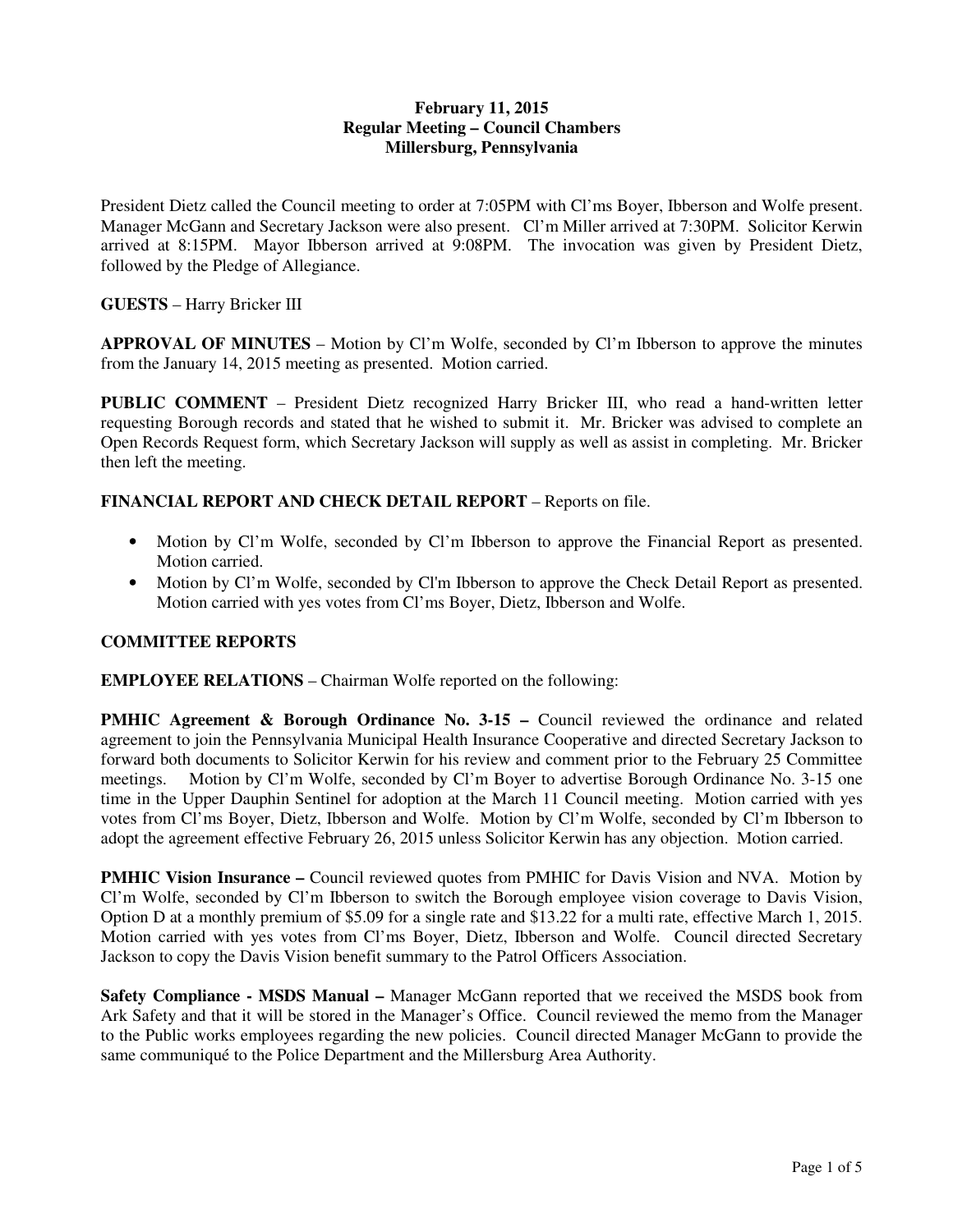# **FINANCE & RISK MANAGEMENT**

**Annual Audit Update –** Secretary Jackson reported that the auditors expect to issue their report by the end of February. Council directed Secretary Jackson to invite them to the March 11 Council meeting to do a presentation of the highlights from the financial statements.

Secretary Jackson also reported that she is working on a self audit for EMC Insurance's third party auditing service.

**PARKS & RECREATION – Chairman Boyer reported on the following:** 

**2015 Ferry Boat Association Fees –** Council reviewed the proposed rates for the upcoming season. Motion by Cl'm Ibberson, seconded by Cl'm Miller to approve the 2015 rates as proposed. Motion carried.

**Borough Ordinance No. 2-15 Boat Docking –** Council reviewed the latest draft. Section 2 is to state "in excess of 72 hours". Motion by Cl'm Boyer, seconded by Cl'm Ibberson to advertise Borough Ordinance No. 2-15 as amended one time in the Upper Dauphin Sentinel for adoption at the March 11 Council meeting. Motion carried with yes votes from Cl'ms Boyer, Dietz, Ibberson, Miller and Wolfe. Council directed that once the ordinance is adopted, Manager McGann is to issue a press release and post this information on the River Front Park bulletin board and the Borough's website and Facebook page.

**Firearms in Parks** – The Park Rules signs state that firearms are not allowed in the Parks but this could be legally challenged. The matter will be referred to Solicitor Kerwin.

**Event Agreement – First UM Church – Easter Sunrise Service -** The applicant requests the use of Market Square Park for an Easter sunrise service on April 5 from 6:00 to 7:00AM. Their certificate of insurance has been received. Special requirements were reviewed. The user fee would be waived. Motion by Cl'm Ibberson, seconded by Cl'm Boyer to approve the agreement as presented. Motion carried.

**Millersburg Borough Park Upgrades 2015-2017 –** Cl'm Boyer reported on yesterday's meeting with Ann Yost, YSM Landscape Architects, Lori Yeich, DCNR, Council President Dietz by phone, Manager McGann and himself. Discussion was held regarding how to build money from the Bicentennial Legacy money. Various upgrades were discussed and prioritized into separate phases of the overall project. Motion by Cl'm Boyer, seconded by Cl'm Ibberson to approve the YSM Landscaping site plan proposal for \$950 for Phases I and II and to pay the expense from the Bicentennial Legacy account. Motion carried with yes votes from Cl'ms Boyer, Dietz, Ibberson, Miller and Wolfe.

### **PROPERTY COMMITTEE**

**The Stoeffler Group Contract –** Manager McGann reported that we received the annual service invoice for \$2,160 and proposed splitting it 80/20 between the Police Department and Manager/Secretary. Motion by Cl'm Ibberson, seconded by Cl'm Miller to approve the invoice for payment as proposed. Motion carried with yes votes from Cl'ms Boyer, Dietz, Ibberson, Miller and Wolfe.

**Electricity Purchasing Consortium & Electricity Generation Rates –** Manager McGann reported on Borough Resolution No. 15-02 which would provide for Millersburg Borough to join the Pennsylvania Public Entity Energy Consortium. Quotes for electricity generation were provided by APPI, Insource Power and PPEEC. PPEEC had the lowest rates at \$.061 per kilowatt hour, plus a \$.003 service charge for a total of \$.064 per kilowatt hour. Borough Resolution No. 15-03 provides for the Borough to purchase electricity and provide related services. Motion by Cl'm Wolfe, seconded by Cl'm Boyer to approve both Resolution No. 15- 02 and 15-03. Motion carried with yes votes from Cl'ms Boyer, Dietz, Ibberson, Miller and Wolfe. Motion by Cl'm Wolfe, seconded by Cl'm Ibberson to name Manager McGann as the Borough's representative to the PPEEC Board. Motion carried.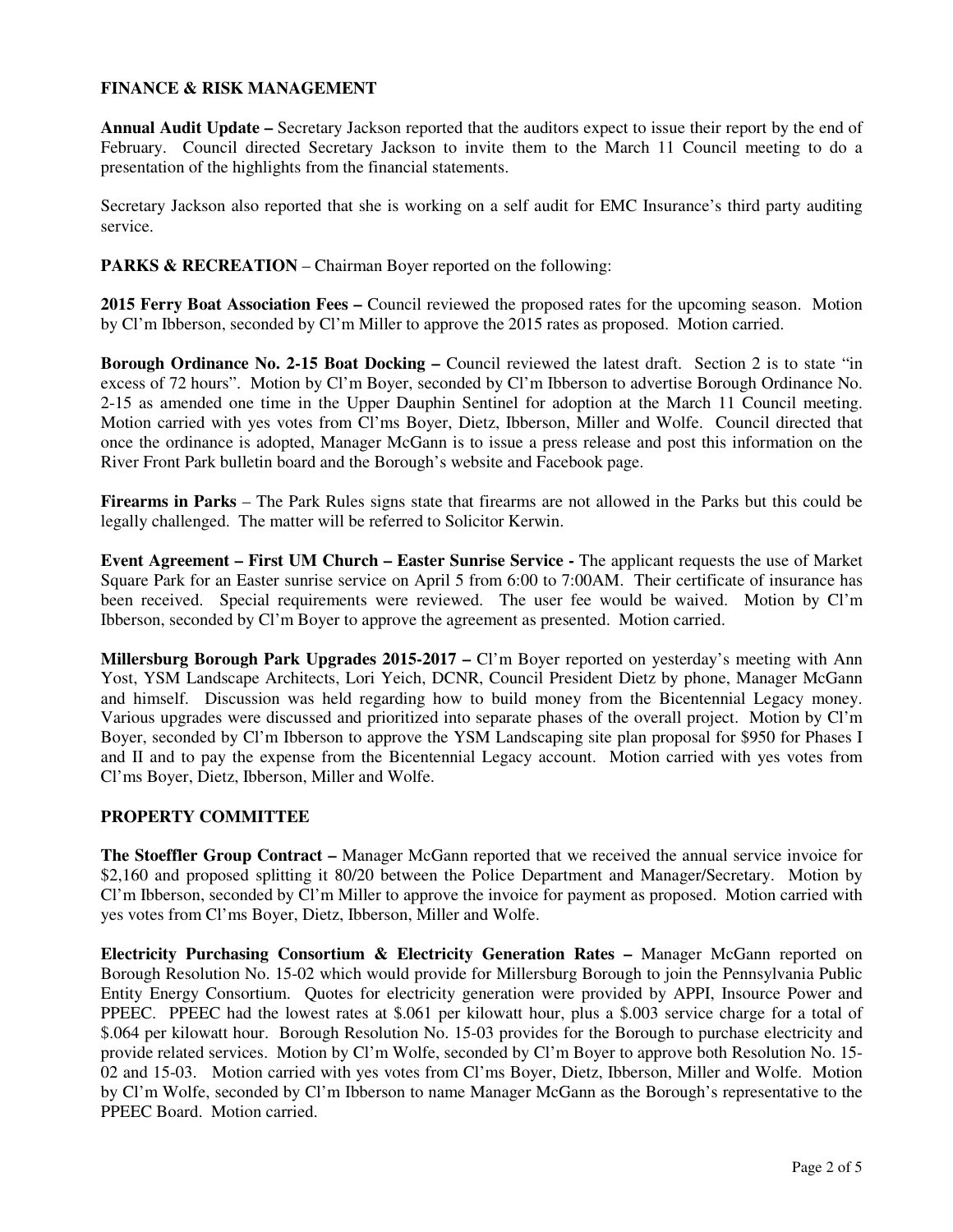President Dietz called an executive session at 8:17PM for legal reasons. The meeting was called back into regular session at 9:05PM.

**School Subdivision Resolution –** Motion by Cl'm Wolfe, seconded by Cl'm Ibberson to approve Borough Resolution No. 15-04 (to be drafted by Solicitor Kerwin) illustrating Council's intent to vacate sidewalks, parking areas and the portion of the North Street Extension which passes through the High School. Motion carried. Solicitor Kerwin then left the meeting.

**PUBLIC SAFETY** – Chairman Ibberson had nothing to report.

# **STREETS**

**Williams French Fry Invoice –** Manager McGann reported that Williams French Fry is the only business with a reserved parking spot; regular fee is \$200. Mr. Williams is requesting a prorated invoice for 2015 due to the demolition work done in 2014, during which Mr. Williams reports he lost business and did not have use of the parking space. Motion by Cl'm Ibberson, seconded by Cl'm Miller to approve the 2015 prorated invoice at \$183.33. Motion carried.

**Short Street Decision –** Manager McGann advised Council that he would like Council to put end to the constant complaints from RML's neighbors regarding damages from the tractor trailers. Council directed Manager McGann to draft a letter to Ken and Wendy Etzweiler stating that the Borough Council has done everything they can to address the situation and that any future complaint is to be taken up with the trucking companies as a civil matter. The letter is to be signed by both the Borough Manager and Streets Committee Chairman.

**Brinjac Contract for 2015 Paving Project –** Manager McGann presented the contract for engineering work for this year's paving project. President Dietz requested that the intersection of Church and Moore Streets be added. Motion by Cl'm Boyer, seconded by Cl'm Miller to approve Brinjac's contract to develop specifications for the 2015 paving project with the addition of the intersection of Church and Moore Streets for \$3,500 which is to be paid from the Liquid Fuels account. Motion carried with yes votes from Cl'ms Boyer, Dietz, Ibberson, Miller and Wolfe.

**Event Agreement – Grace United Methodist Church Kid's Fun Run –** The applicant requests the use of Evelyn Drive for a Fun Run on May 9 from 8:00 to 9:00PM. We have received their certificate of insurance. The user fee would be waived. Special requirements were reviewed. Motion by Cl'm Ibberson, seconded by Cl'm Miller to approve the agreement as presented. Motion carried.

**Upper Paxton Township Salt Invoice –** We have received the Township's invoice for salt for pick-ups from December 3, 2014 through February 3, 2015. Motion by Cl'm Ibberson, seconded by Cl'm Wolfe to approve paying the invoice for \$2,661.75. Motion carried with yes votes from Cl'ms Boyer, Dietz, Ibberson, Miller and Wolfe.

### **ECONOMIC DEVELOPMENT**

**Shop Small –** Chairman Dietz reported that there was a follow-up meeting to discuss last November's event. Plans are being made for an event for Flag Day, possibly Stars & Stripes in Millersburg.

**MAYOR'S REPORT –** Mayor Ibberson reported that we have received three applications for part-time police. Background checks are being completed. We will be hiring two.

# **UNFINISHED BUSINESS**

**Borough Ordinance No. 1-15 Abolishing Elected Auditors –** Motion by Cl'm Ibberson, seconded by Cl'm Boyer to adopt Borough Ordinance No. 1-15. Motion carried.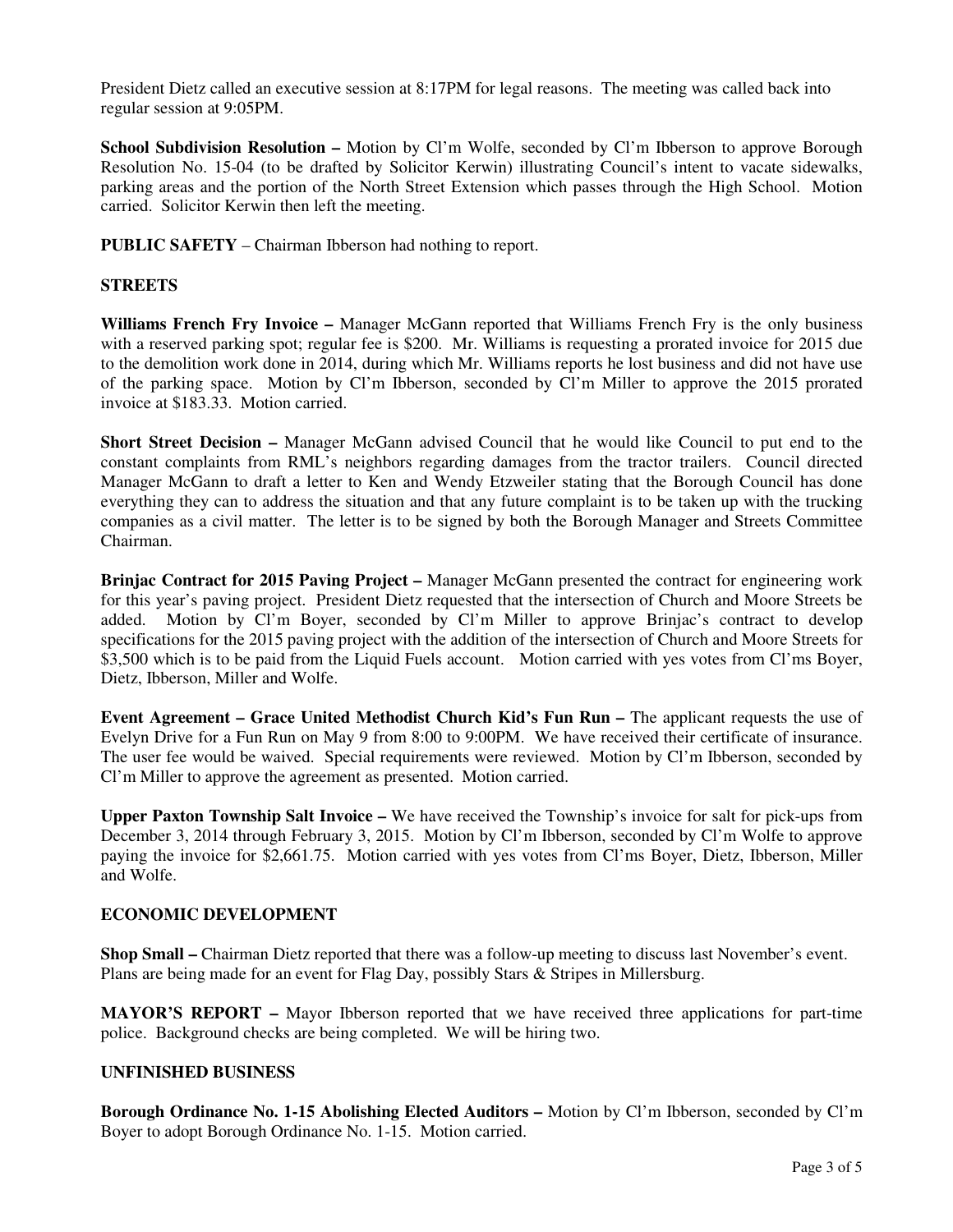**Event Agreement - WQLV Wine Tasting –** Council reviewed the updated agreement. Motion by Cl'm Ibberson, seconded by Cl'm Boyer to approve the agreement, contingent upon receiving the proper insurance certificates, LCB information and security plan. Motion carried.

### **NEW BUSINESS**

**PSAB 2015 Yearbook Listing –** Motion by Cl'm Ibberson, seconded by Cl'm Miller to approve the Borough's listing in the 2015 PSAB Yearbook for \$40. Motion carried with yes votes from Cl'ms Boyer, Dietz, Ibberson, Miller and Wolfe.

Councilman Boyer left the meeting.

**Aegis Group/American Sentinel Blanket Accident Insurance –** Council reviewed the renewal application for our volunteer accident insurance coverage. Total number of volunteers for the year is now required on the application. The matter was tabled.

**Dauphin County Treasurer Return of Uncollected Real Estate Taxes –** Motion by Cl'm Ibberson, seconded by Cl'm Miller to exonerate Dauphin County Treasurer Janis Creason for the uncollected 2014 real estate taxes in the amount of \$21,938.71. Debt collection for the delinquent taxes is now assigned to the Dauphin County Tax Claim Bureau. Motion carried.

**Appointment of Fire Company Audit Committee Representative –** Motion by Cl'm Ibberson, seconded by Cl'm Miller to nominate Secretary Jackson as the Borough's representative to the Fire Company Audit Committee. There were no other nominations and President Dietz closed nominations. Motion by Cl'm Miller, seconded by Cl'm Ibberson to appoint Secretary Jackson to the Fire Company Audit Committee, on paid time. Motion carried.

**Specialized Taxes for 2016 –** In preparation for future discussion, Council directed Secretary Jackson to research certain specialized taxes and Manager McGann to investigate the topic with the Borough Discussion Group.

**COMMUNICATIONS** – All communications were made available to Cl'ms. There was nothing requiring Council action.

### **ORGANIZATION REPORTS**

- **Upper Dauphin COG** No report on last month's meeting. Manager McGann reported that Gerald Feaser, Dauphin County Elections Bureau, will be attending the February meeting.
- **Millersburg Planning Commission** Manager McGann reported that they worked on zoning.
- **Millersburg Area Pool Association** No report.
- **Millersburg Fire Company** No report.
- **Millersburg Area Authority President Dietz referred Cl'ms to their meeting minutes.**
- **Dauphin County Tax Collection Committee** Secretary Jackson reported that the January meeting was postponed this month. The Committee will meet next week.
- **Property Maintenance Ordinance Committee** Did not meet.

President Dietz called for a motion to recess to the call of the Chair. Motion by Cl'm Wolfe, seconded by Cl'm Ibberson to recess to the call of the Chair at 9:55PM. Motion carried.

Respectfully submitted,

Ann Bowman Jackson Borough Secretary